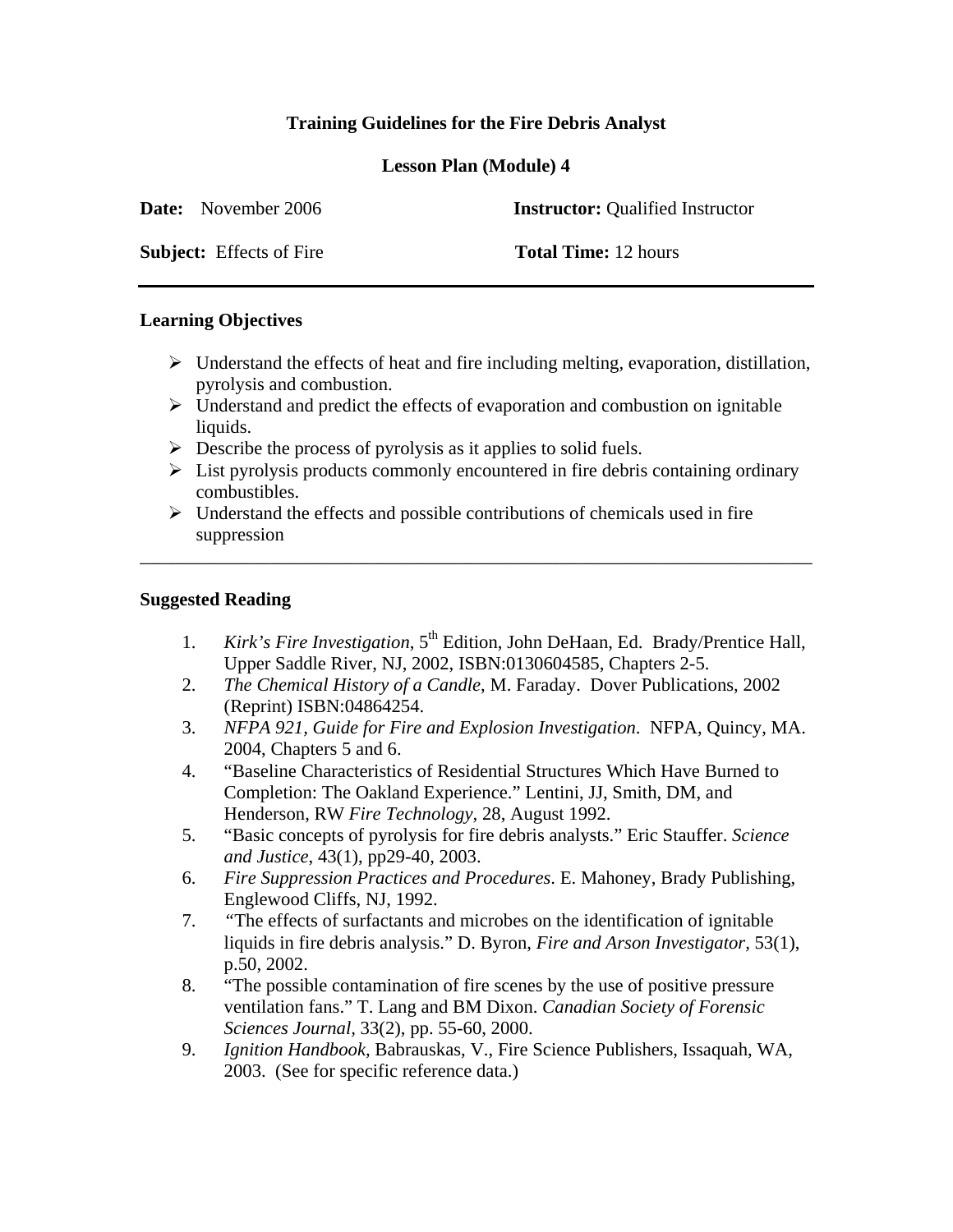10. "The effect of compressed air foam on the detection of hydrocarbon fuels in fire debris samples", Coulson, SA, et al., *Science and Justice* 40(4), pp. 257- 260, 2000.

## **Introduction**

This lesson will cover the effects of heat and fire on various fuels and how they relate to the interpretation of laboratory results. The effects of fire suppression techniques on fire debris evidence will also be discussed.

# **Outline**

- 1. Effects of heat and fire
	- a. melting
	- b. evaporation
	- c. distillation
	- d. pyrolysis
	- e. combustion
- 2. Effects of evaporation and combustion of ignitable liquids
	- a. single component liquids
	- b. multi-component liquids
	- c. immiscible liquids
- 3. Pyrolysis processes of fuels
	- a. physical conditions surface temperatures, melting (thermoplastic), thermal degradation (thermosetting, elastomers)
	- b. petroleum products waxes, asphalts, polymers
	- c. non-petroleum products wood, natural fibers, biological materials
	- d. pyrolysis of liquids
- 4. Thermal degradation products from ordinary combustibles
	- a. physical processes distillation (terpenes, water)
	- b. chemical mechanisms and products (styrene, alkenes, aromatics, fatty acids, alcohols)
- 5. Fire Suppression
	- a. foams
	- b. positive pressure ventilation
	- c. dry chemicals
	- d. remediation agents
	- e. equipment

**Teaching Aids**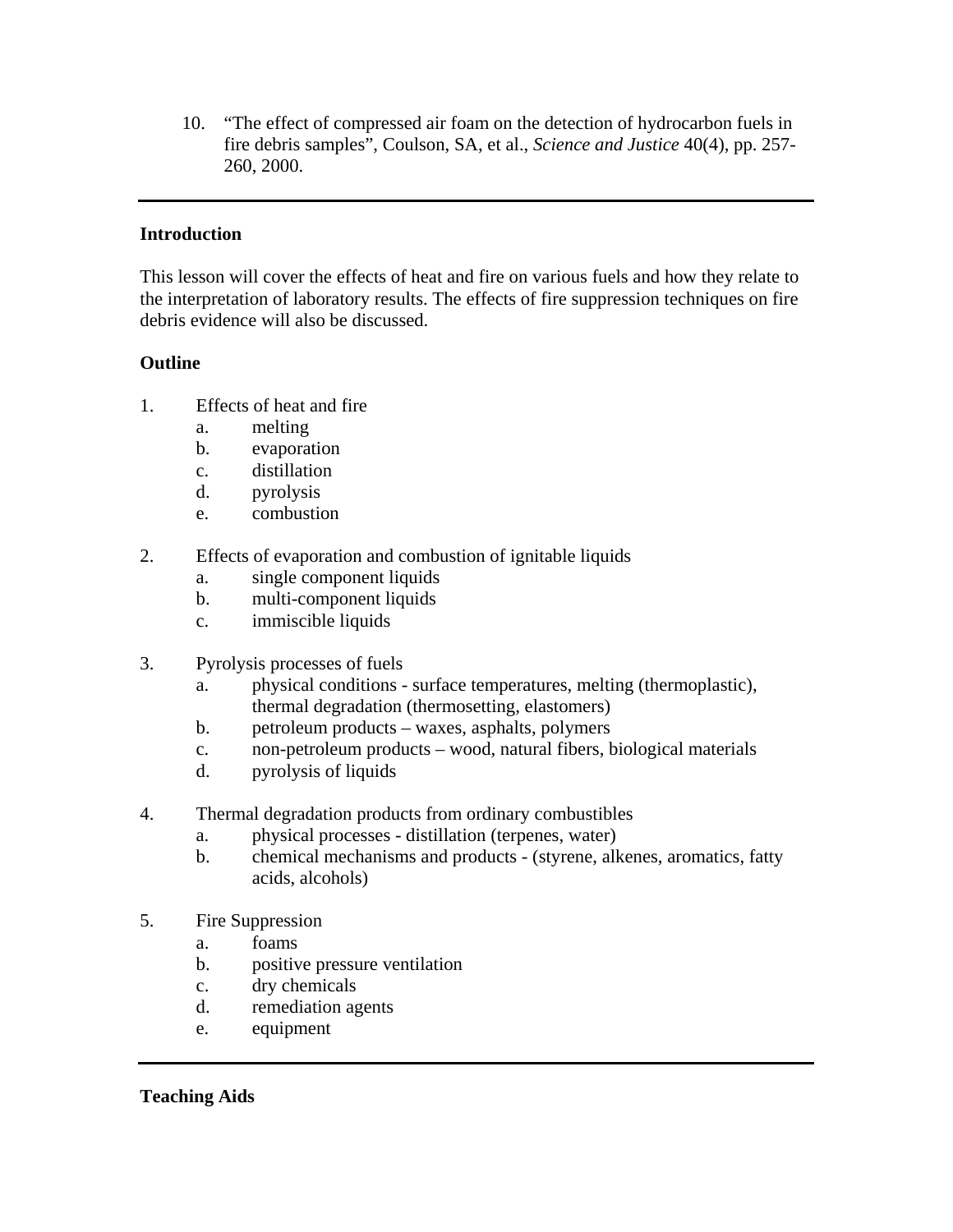Handout PowerPoint presentation Practical exercises

### **Summary**

Laboratory analysis of fire debris can reveal a wide range of volatile products and less volatile residues produced by the effects of heat, fire, and suppression methods on materials present in the fire scene. These effects can range from simple melting, evaporation, and distillation to pyrolysis (thermal degradation) and combustion. The fire debris analyst must be familiar with the results of these processes on common household products as well as ignitable liquids. The analyst must be able to understand the basic physical and chemical processes, including pyrolysis, and interpret the effects of evaporation and combustion on solid and liquid fuels. The analyst must also understand how the fire and evidence recovery processes affect separation and characterization techniques.

### **Test Questions:**

- 1. The primary route of fire control when foam is applied to a fire is by:
	- a. cooling
	- b. interruption of chemical process
	- c. **exclusion of air**
	- d. dilution
- 2. The vapor pressure curve of a liquid can be used to determine its:
	- a. freezing point
	- b. boiling point
	- c. flammability range
	- d. a and b
	- e. **b and c**
- 3. The effects of combustion on component ratios in a multi-component liquid fuel can be distinguished from the effects of simple evaporation. True or **False**
- 4. Thermosetting polymers undergo reversible melting without chemical degradation.True or **False**
- 5. Pyrolysis is the thermally induced degradation of a material into simple molecules without interaction with oxygen. **True** or False